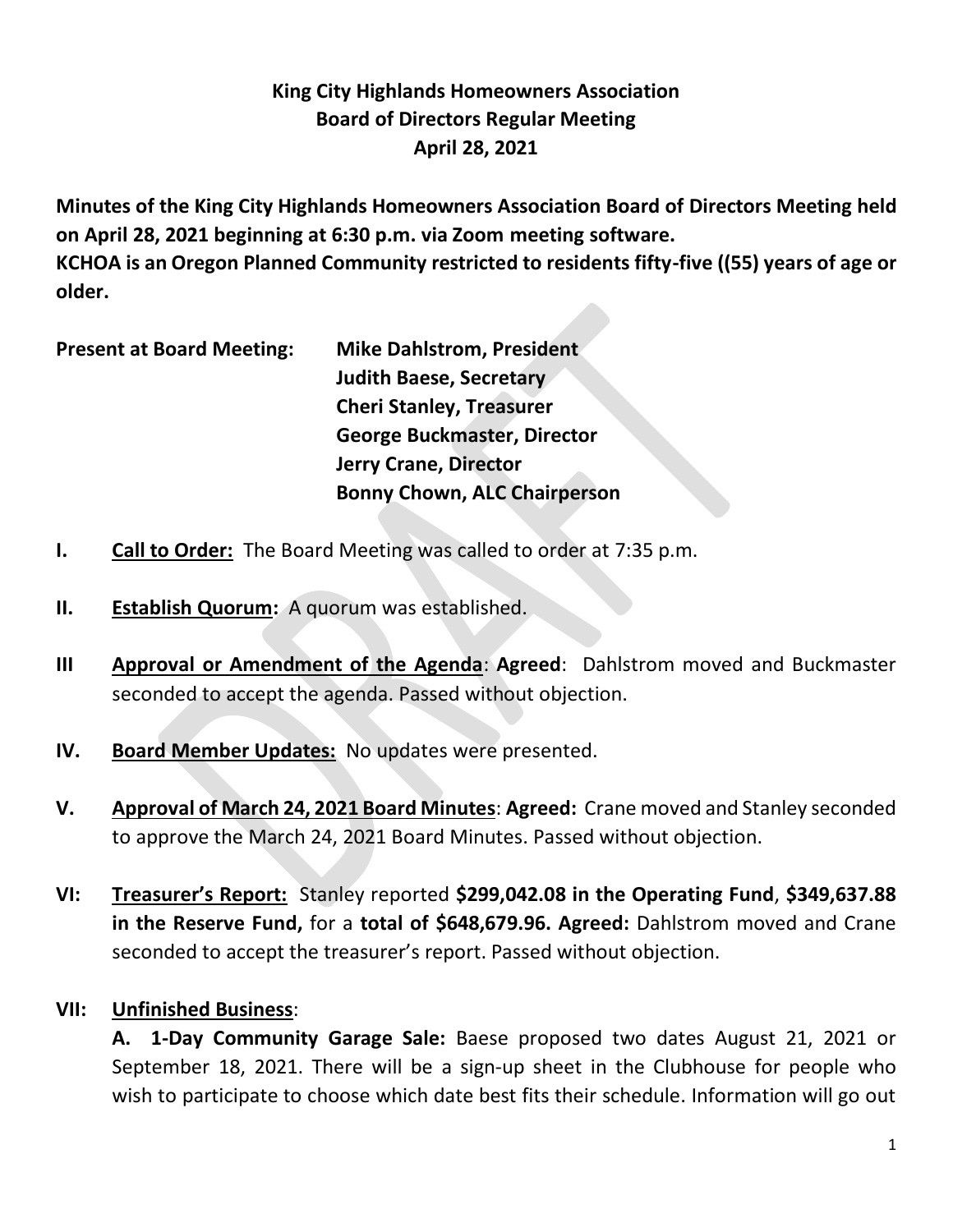in the June Highlights with the exact date. Updates and current information will be posted to Hi-Net. Nancy Crandell has agreed to chair the event. **Agreed:** Crane moved and Stanley seconded to move forward with the 1-day Community Garage Sale. Passed without objection.

**B. Clubhouse Assessment**: Buckmaster raised the question about getting a new appraisal/assessment of the Clubhouse. He stated that the Board has talked about this issue in the past but has not moved forward. Dahlstrom stated that Mary Kelly, Finance Chair has agreed to begin researching this issue.

## **VIII. New Business:**

**A**. HOA It Support: Mt. Hood Network LLC presented the following proposal for HOA IT Support. The Scope of Work will include:

- Support transition of folders/files/data from current Teams>Files to One Drive folders as determined by workgroup
- Establish access privileges /protocols and develop management guidelines to provide access for licensed users to appropriate One Drive folders.
- Provide up to 1 hour Microsoft 65 training to new Board/Committee Chair volunteers.
- Establish access privileges (Create, Read, Update, Delete) and protocols. Develop management guidelines.
- Provide maintenance of user access as guest users are identified by a licensed user, (ex: Committee Chairs)
- Monitor/provide summary impact statements of MS365 updates to licensed users Ongoing (monthly/quarterly) task.

## **The terms of the proposal are:**

- All work hours to be kept within yearly budget set by Highlands HOA Board which is not to exceed \$3000. over a 12 month period.
- 30 days notice must be provided for termination of the agreement by all parties.

**Agreed:** Crane moved and Stanley seconded to accept Mt. Hood Network LLC proposal and Terms for IT Support. Passed without objection.

**B. Reserve Study Additions:** The shed and new signage have been added to the Reserve Study. Dahlstrom commented that currently the Reserve Fund is in good shape. However, there could be a problem in the future because the majority of the Reserve Funding comes from the 1% Transfer Fee from home and condo sales. Currently, there are no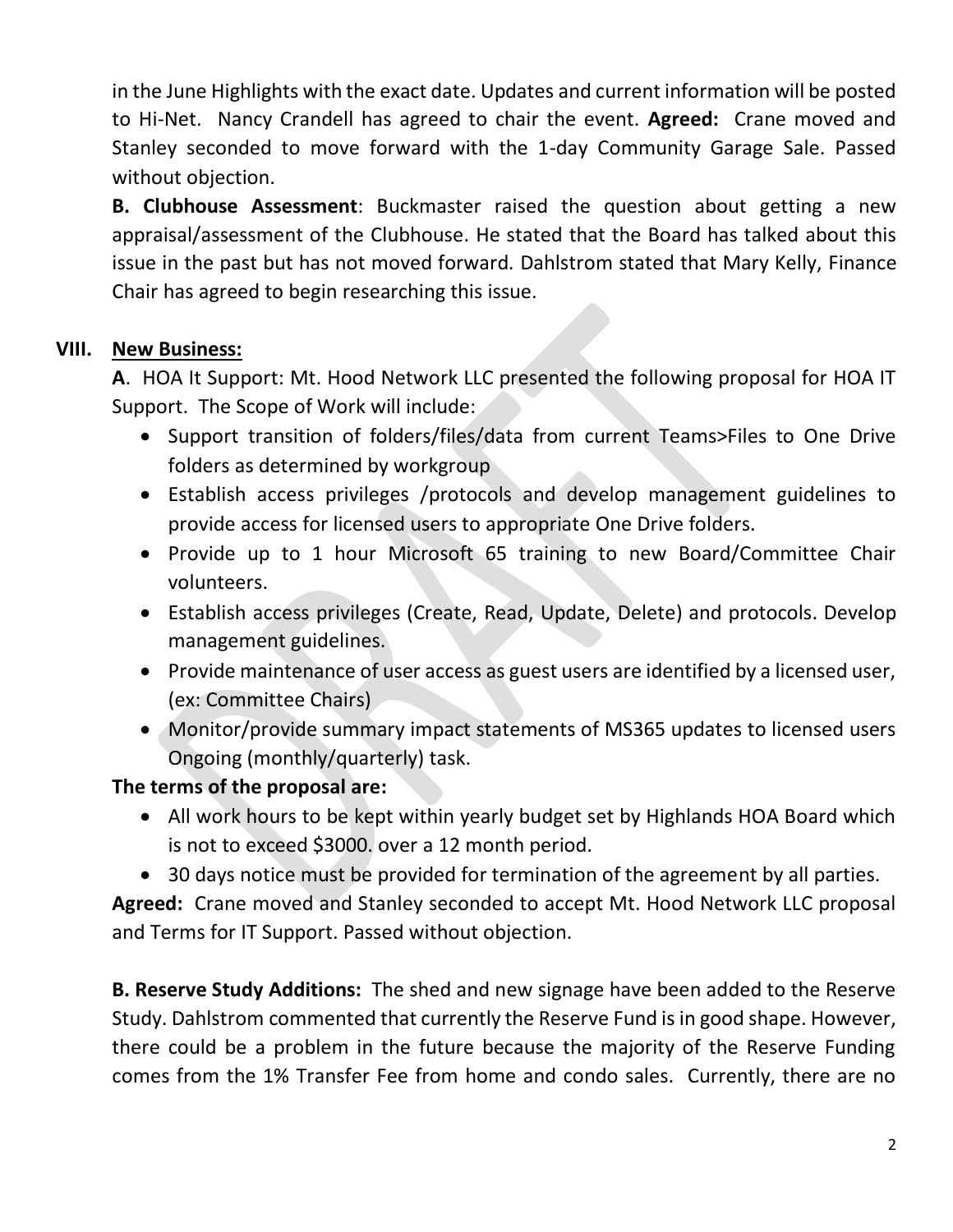homes for sale in The Highlands. The Reserve Fund also receives 5%/year from the Operating Fund. As a result, budgets will need to be closely monitored going forward.

**C. Jerry Crane, Clubhouse Maintenance Chair** presented a proposal from **Van Air & Controls, LLC** for \$11,140. for replacement of Trane Unit #6 which currently serves the ballroom, with a Carrier 5-ton A/C and Carrier 80% 90,000 BTU furnace in the Highland Clubhouse. These units are original to the Clubhouse and have outlived their life expectancy. This work would be paid from GL #20-6555. Buckmaster suggested that all contracts should have a **"net # of days for balance of payment."** This should be consistent with all vendors. **Agreed**: Dahlstrom moved to accept this proposal to replace 1 furnace and AC unit. Passed 4 ayes, 1 abstain.

**D. Attachment of Fencing (or anything) to Common Property.** The brick wall on Beef Bend Road was never deeded to the HOA from the builder. For years it was the responsibility of each homeowner behind the wall to maintain it and the Arborvitae planted there. In 2014 a motion was put before the Board for the HOA go take over maintenance of both the wall and Arborvitae. It passed without objection but a resolution was never written to that effect.

**#1. Agreed**: Dahlstrom moved and Crane seconded to write a resolution that the Highlands HOA accepts the responsibility of maintaining the brick wall and vegetative spaces along Beef Bend Road. Passed without objection. The HOA accepts ownership and responsibility.

**#2**. Seven homeowners have asked to build fence panels on their property butting up to the existing Arborvitae. The Homeowners would like permission from the Board to attach the fence posts to the brick wall. The fence panels would give security to their property that is not available now, due to the fact that many of the Arborvitae are thin and have gaps between them. This allows animals and people to access the Highlands via these properties. Buckmaster suggested that the Board take a tour as a group to each of the seven properties in order to get a better perspective of the issue. A motion was not needed as the board agreed, and this issue would be discussed at the May Board meeting.

## **E. Bonny Chown, ALC Chair presented two proposals.**

 1. **Landscape East/West** presented a proposal for \$540. to complete the necessary repairs to certain areas of the irrigation system. Their irrigation tech will check for proper coverage and any breaks. To be paid from GL #20-7630. **Agreed:** Crane moved and Stanley